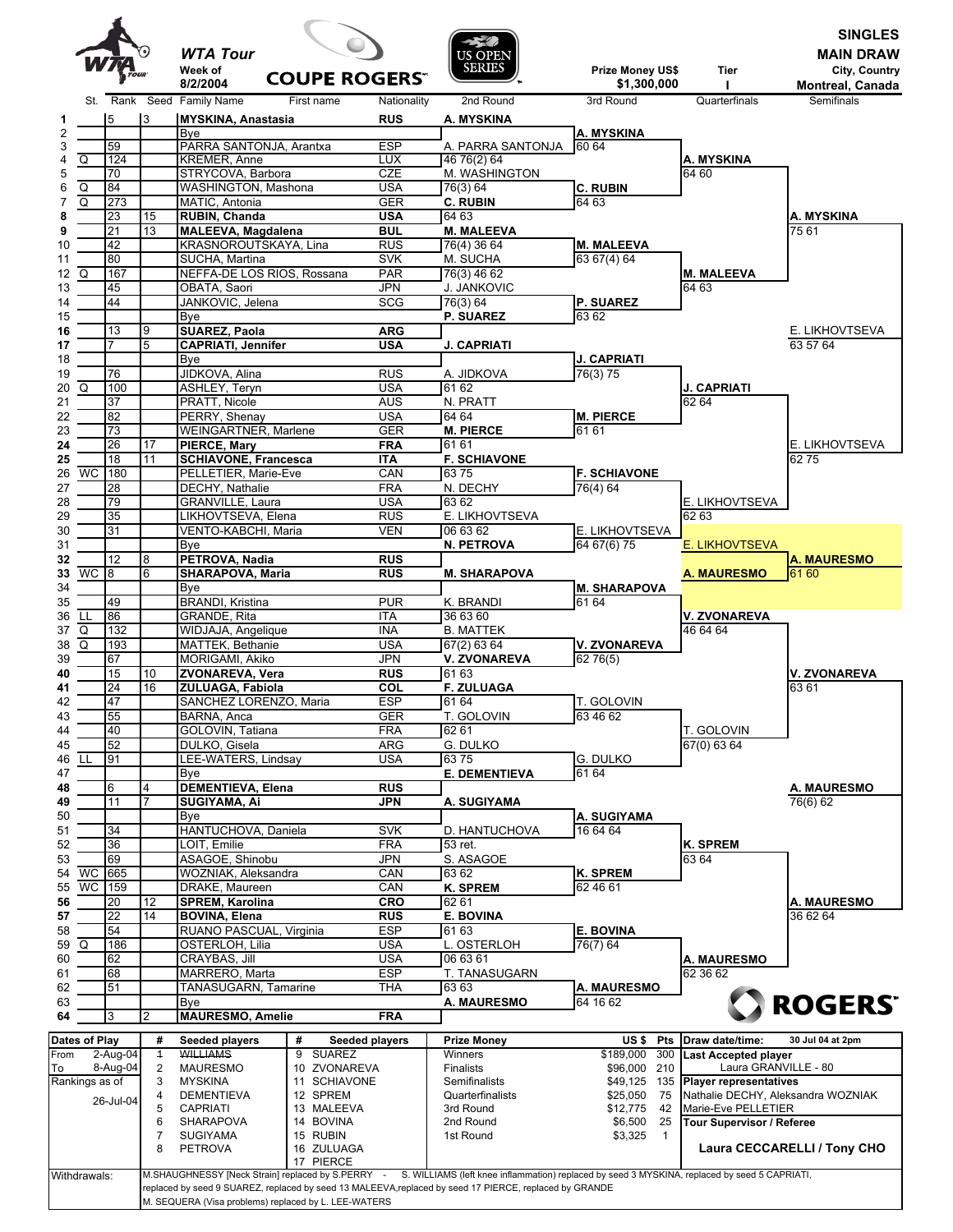



**DOUBLES**

| St.<br>Rank<br>3<br>317<br>264<br>5 WC 418<br>387<br>330<br>113<br>38 | 1            | 8/2/2004<br>Seed Family Name<br><b>RUANO PASCUAL</b><br><b>SUAREZ</b><br><b>BYE</b><br><b>BYE</b><br><b>MIYAGI</b><br><b>OSTERLOH</b> | First name<br>Virginia<br>Paola       | Nationality<br><b>ESP</b><br><b>ARG</b> | 2nd Round<br><b>V. RUANO PASCUAL</b> | \$1,300,000<br>Quarterfinals                | $\mathbf{I}$<br>Semifinals                            | Montreal, Canada<br>Final / Winners |
|-----------------------------------------------------------------------|--------------|---------------------------------------------------------------------------------------------------------------------------------------|---------------------------------------|-----------------------------------------|--------------------------------------|---------------------------------------------|-------------------------------------------------------|-------------------------------------|
|                                                                       |              |                                                                                                                                       |                                       |                                         |                                      |                                             |                                                       |                                     |
|                                                                       |              |                                                                                                                                       |                                       |                                         |                                      |                                             |                                                       |                                     |
|                                                                       |              |                                                                                                                                       |                                       |                                         |                                      |                                             |                                                       |                                     |
|                                                                       |              |                                                                                                                                       |                                       |                                         | <b>P. SUAREZ</b>                     |                                             |                                                       |                                     |
|                                                                       |              |                                                                                                                                       | Nana                                  | <b>JPN</b>                              |                                      | <b>V. RUANO PASCUAL</b><br><b>P. SUAREZ</b> |                                                       |                                     |
|                                                                       |              |                                                                                                                                       | Lilia                                 | <b>USA</b>                              | N. MIYAGI                            | 62 62                                       |                                                       |                                     |
|                                                                       |              | <b>AUGUSTUS</b>                                                                                                                       | Amanda                                | <b>USA</b>                              | L. OSTERLOH                          |                                             |                                                       |                                     |
|                                                                       |              | <b>RUSSELL</b>                                                                                                                        | Jennifer                              | <b>USA</b>                              | 76(6) 76(1)                          |                                             | V. RUANO PASCUAL                                      |                                     |
|                                                                       |              | <b>MAROIS</b>                                                                                                                         | Melanie                               | CAN                                     |                                      |                                             | <b>P. SUAREZ</b>                                      |                                     |
|                                                                       |              | <b>PELLETIER</b>                                                                                                                      | Marie-Eve                             | CAN                                     | M. DRAKE                             |                                             | 62 63                                                 |                                     |
|                                                                       |              | <b>DRAKE</b>                                                                                                                          | Maureen                               | CAN<br><b>USA</b>                       | L. LEE-WATERS                        |                                             |                                                       |                                     |
|                                                                       |              | LEE-WATERS<br><b>JIDKOVA</b>                                                                                                          | Lindsay<br>Alina                      | <b>RUS</b>                              | 76(7) 64                             | M. DRAKE<br>L. LEE-WATERS                   |                                                       |                                     |
|                                                                       |              | <b>MORIGAMI</b>                                                                                                                       | Akiko                                 | <b>JPN</b>                              | <b>G. DULKO</b>                      | 62 36 76(3)                                 |                                                       |                                     |
|                                                                       |              | <b>DULKO</b>                                                                                                                          | Gisela                                | <b>ARG</b>                              | P. TARABINI                          |                                             |                                                       |                                     |
|                                                                       |              | <b>TARABINI</b>                                                                                                                       | Patricia                              | ARG                                     | 26 64 63                             |                                             |                                                       | <b>L. HUBER</b>                     |
|                                                                       |              | <b>HUBER</b>                                                                                                                          | Liezel                                | <b>RSA</b>                              |                                      |                                             |                                                       | <b>T. TANASUGARN</b>                |
|                                                                       |              | <b>TANASUGARN</b>                                                                                                                     | <b>Tamarine</b>                       | <b>THA</b>                              | L. HUBER                             |                                             |                                                       | 63 26 64                            |
|                                                                       |              | <b>BYE</b>                                                                                                                            |                                       |                                         | <b>T. TANASUGARN</b>                 |                                             |                                                       |                                     |
| 329                                                                   |              | <b>BYE</b><br><b>DEKMEIJERE</b>                                                                                                       | Liga                                  | LAT                                     |                                      | <b>L. HUBER</b><br><b>T. TANASUGARN</b>     |                                                       |                                     |
|                                                                       |              | <b>MATIC</b>                                                                                                                          | Antonia                               | <b>GER</b>                              | L. DEKMEIJERE                        | 64 64                                       |                                                       |                                     |
| 344                                                                   |              | <b>STRYCOVA</b>                                                                                                                       | Barbora                               | <b>CZE</b>                              | A. MATIC                             |                                             | <b>L. HUBER</b>                                       |                                     |
|                                                                       |              | VOSKOBOEVA                                                                                                                            | Galina                                | <b>RUS</b>                              | 26 62 64                             |                                             | <b>T. TANASUGARN</b>                                  |                                     |
| 154                                                                   |              | <b>GRANDE</b>                                                                                                                         | Rita                                  | ITA                                     |                                      |                                             | 64 46 64                                              |                                     |
|                                                                       |              | WASHINGTON                                                                                                                            | Mashona                               | <b>USA</b>                              | R. GRANDE                            |                                             |                                                       |                                     |
| 345                                                                   |              | <b>HARKLEROAD</b>                                                                                                                     | Ashlev                                | <b>USA</b>                              | M. WASHINGTON                        |                                             |                                                       |                                     |
| 15 WC 1241                                                            |              | <b>MC CAIN</b><br><b>DUBOIS</b>                                                                                                       | Kelly<br>Stephanie                    | <b>USA</b><br>CAN                       | W.O.                                 | A. CARGILL<br><b>B. STEWART</b>             |                                                       |                                     |
|                                                                       |              | <b>WOZNIAK</b>                                                                                                                        | Aleksandra                            | CAN                                     | A. CARGILL                           | 76(7) 64                                    |                                                       |                                     |
| 153                                                                   |              | <b>CARGILL</b>                                                                                                                        | Ansley                                | <b>USA</b>                              | <b>B. STEWART</b>                    |                                             |                                                       |                                     |
|                                                                       |              | <b>STEWART</b>                                                                                                                        | <b>Bryanne</b>                        | <b>AUS</b>                              | 61 46 64                             |                                             |                                                       | S. ASAGOE                           |
| 92                                                                    |              | <b>CALLENS</b>                                                                                                                        | Els                                   | <b>BEL</b>                              |                                      |                                             |                                                       | A. SUGIYAMA                         |
|                                                                       |              | <b>KRASNOROUTSKAYA</b>                                                                                                                | Lina                                  | <b>RUS</b>                              | M. ALVES                             |                                             |                                                       | 60 63                               |
| 322                                                                   |              | <b>ALVES</b>                                                                                                                          | Maria Fernanda BRA                    |                                         | I. SENOGLU                           |                                             |                                                       |                                     |
| 262                                                                   |              | SENOGLU<br><b>MARRERO</b>                                                                                                             | Ipek<br>Marta                         | <b>TUR</b><br><b>ESP</b>                | 64 ret.                              | M. ALVES<br>I. SENOGLU                      |                                                       |                                     |
|                                                                       |              | PARRA SANTONJA                                                                                                                        | Arantxa                               | <b>ESP</b>                              | T. GOLOVIN                           | 67(5) 63 60                                 |                                                       |                                     |
| 265                                                                   |              | <b>GOLOVIN</b>                                                                                                                        | Tatiana                               | <b>FRA</b>                              | L. MCSHEA                            |                                             |                                                       |                                     |
|                                                                       |              | <b>MCSHEA</b>                                                                                                                         | Lisa                                  | <b>AUS</b>                              | 76(5) 46 75                          |                                             | A. MAURESMO                                           |                                     |
| 21 WC 913                                                             |              | <b>MAURESMO</b>                                                                                                                       | Amelie                                | <b>FRA</b>                              |                                      |                                             | M. PIERCE                                             |                                     |
|                                                                       |              | <b>PIERCE</b>                                                                                                                         | Mary                                  | <b>FRA</b>                              | A. MAURESMO                          |                                             | 46 64 63                                              |                                     |
| 208                                                                   |              | <b>MATTEK</b>                                                                                                                         | Bethanie                              | <b>USA</b>                              | M. PIERCE                            | A. MAURESMO                                 |                                                       |                                     |
|                                                                       |              | <b>PERRY</b><br><b>BYE</b>                                                                                                            | Shenay                                | <b>USA</b>                              | 62 63                                | M. PIERCE                                   |                                                       |                                     |
|                                                                       |              | <b>BYE</b>                                                                                                                            |                                       |                                         | <b>M. VENTO-KABCHI</b>               | 64 64                                       |                                                       |                                     |
| 32                                                                    |              | <b>VENTO-KABCHI</b>                                                                                                                   | Maria                                 | <b>VEN</b>                              | A. WIDJAJA                           |                                             |                                                       |                                     |
|                                                                       |              | <b>WIDJAJA</b>                                                                                                                        | Angelique                             | <b>INA</b>                              |                                      |                                             |                                                       | <b>S. ASAGOE</b>                    |
| 74                                                                    | 5            | <b>ASAGOE</b>                                                                                                                         | Shinobu                               | <b>JPN</b>                              |                                      |                                             |                                                       | A. SUGIYAMA                         |
|                                                                       |              | <b>SUGIYAMA</b>                                                                                                                       | Ai                                    | JPN                                     | <b>S. ASAGOE</b>                     |                                             |                                                       | 6275                                |
| 648<br>26 Q                                                           |              | <b>BRANDI</b><br><b>NEFFA - DE LOS RIOS</b>                                                                                           | Kristina                              | <b>PUR</b>                              | A. SUGIYAMA                          |                                             |                                                       |                                     |
| 187                                                                   |              | <b>ASHLEY</b>                                                                                                                         | Rossana<br>Teryn                      | <b>PAR</b><br><b>USA</b>                | 76(5) 64                             | S. ASAGOE<br>A. SUGIYAMA                    |                                                       |                                     |
|                                                                       |              | <b>GRANVILLE</b>                                                                                                                      | Laura                                 | USA                                     | T. ASHLEY                            | 64 57 60                                    |                                                       |                                     |
| 299                                                                   |              | <b>BAKER</b>                                                                                                                          | Leanne                                | <b>NZL</b>                              | L. GRANVILLE                         |                                             | <b>S. ASAGOE</b>                                      |                                     |
|                                                                       |              | LUBIANI                                                                                                                               | Francesca                             | <b>ITA</b>                              | 76(7) 67(6) 75                       |                                             | A. SUGIYAMA                                           |                                     |
| 589                                                                   |              | <b>JANKOVIC</b>                                                                                                                       | Jelena                                | <b>SCG</b>                              |                                      |                                             | 62 61                                                 |                                     |
|                                                                       |              | KREMER                                                                                                                                | Anne                                  | LUX                                     | J. CRAYBAS                           |                                             |                                                       |                                     |
| 186                                                                   |              | <b>CRAYBAS</b>                                                                                                                        | Jill                                  | <b>USA</b>                              | M. WEINGARTNER                       |                                             |                                                       |                                     |
|                                                                       |              | WEINGARTNER<br><b>BYE</b>                                                                                                             | Marlene                               | GER                                     | 6175                                 | <b>E. LIKHOVTSEVA</b>                       |                                                       |                                     |
|                                                                       |              | <b>BYE</b>                                                                                                                            |                                       |                                         | <b>E. LIKHOVTSEVA</b>                | <b>V. ZVONAREVA</b><br>61 62                |                                                       |                                     |
| 24                                                                    |              | <b>LIKHOVTSEVA</b>                                                                                                                    | Elena                                 | <b>RUS</b>                              | V. ZVONAREVA                         |                                             |                                                       | <b>ROGERS</b>                       |
|                                                                       |              | <b>ZVONAREVA</b>                                                                                                                      | Vera                                  | <b>RUS</b>                              |                                      |                                             |                                                       |                                     |
|                                                                       |              |                                                                                                                                       |                                       |                                         |                                      |                                             |                                                       |                                     |
| <b>Dates of Play</b>                                                  | #            | <b>Seeded teams</b>                                                                                                                   | # Seeded teams                        |                                         | <b>Prize Money</b>                   | US \$/team<br>Pts                           | Draw date/time:                                       | 1 Aug 04 at 1pm                     |
| $2-Aug-04$<br>8-Aug-04                                                | $\mathbf{1}$ | <b>RUANO PASCAL</b><br><b>SUAREZ</b>                                                                                                  | <b>ASAGOE</b><br>5<br><b>SUGIYAMA</b> |                                         | Winners<br>Finalists                 | \$57,000<br>300<br>\$29,000<br>210          | <b>Last Accepted team</b><br>DRAKE / LEE-WATERS - 387 |                                     |
|                                                                       | 2            | <b>LIKHOVTSEVA</b>                                                                                                                    | 6 CALLENS                             |                                         | Semifinalists                        | \$14,740<br>135                             | <b>Player representatives</b>                         |                                     |
|                                                                       |              | ZVONAREVA                                                                                                                             | KRASNOROUTSKAYA                       |                                         | Quarterfinalists                     | \$7,520<br>75                               | M. WEINGARTNER                                        |                                     |
| Ranking as of                                                         | 3            | <b>VENTO-KABCHI</b>                                                                                                                   | 7 DULKO                               |                                         | 2nd Round                            | \$3,800<br>42                               |                                                       |                                     |
| 26 Jul 2004                                                           |              | <b>WIDJAJA</b>                                                                                                                        | TARABINI                              |                                         | 1st Round                            | $\mathbf{1}$<br>\$1,950                     | Tour Supervisor / Referee                             |                                     |
|                                                                       |              |                                                                                                                                       |                                       |                                         |                                      |                                             |                                                       |                                     |
|                                                                       | 4            | <b>HUBER</b><br>TANASUGARN                                                                                                            | <b>CARGILL</b><br>8<br><b>STEWART</b> |                                         |                                      |                                             |                                                       | Laura CECCARELLI / Tony CHO         |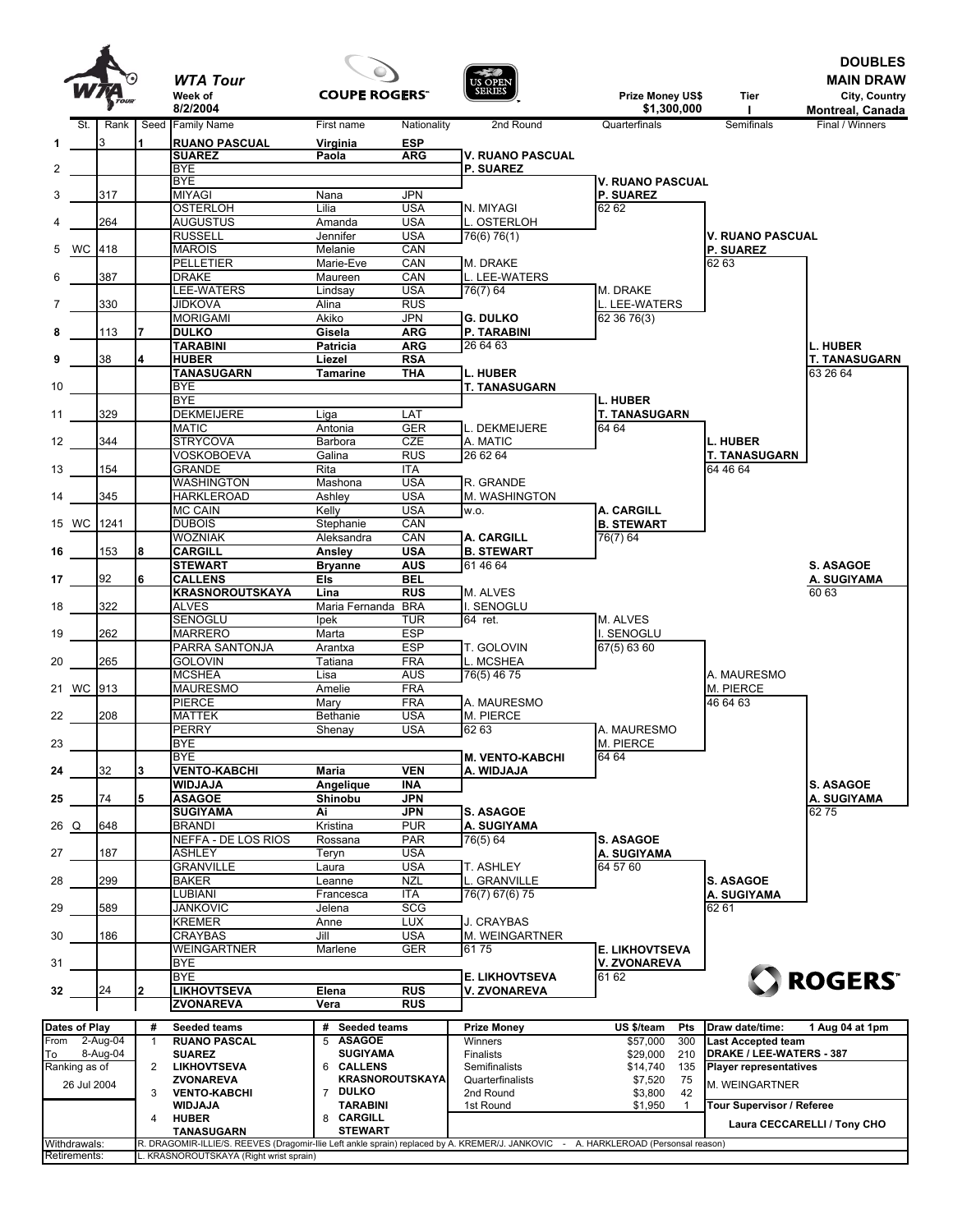|      |                |           |                | <b>WTA Tour</b>                                                                      |                                     |                | US OPEN                                                                                 |                                               |                                                    | <b>SINGLES</b><br><b>QUALIFYING DRAW</b> |
|------|----------------|-----------|----------------|--------------------------------------------------------------------------------------|-------------------------------------|----------------|-----------------------------------------------------------------------------------------|-----------------------------------------------|----------------------------------------------------|------------------------------------------|
|      |                |           |                | Week of<br>02/08/2004                                                                | <b>COUPE ROGERS"</b>                |                | <b>SERIES</b>                                                                           | Prize Money US\$<br>\$1,300,000               | Tier<br>п                                          | City, Country<br><b>Montreal, Canada</b> |
|      | St.            | Rank      |                | Seed Family Name                                                                     | First name                          | Nationality    | Finals                                                                                  | Qualifiers                                    |                                                    |                                          |
| 1    |                | 84        | 1              | <b>WASHINGTON</b>                                                                    | <b>Mashona</b>                      | <b>USA</b>     | M. WASHINGTON                                                                           |                                               |                                                    |                                          |
| 2    | <b>WC</b>      | 730       |                | ZORICIC                                                                              | Katarina                            | CAN            | 62 64                                                                                   | M. WASHINGTON                                 |                                                    |                                          |
| 3    |                | 196       |                | CARGILL                                                                              | Ansley                              | <b>USA</b>     | A. CARGILL                                                                              | 63 62                                         |                                                    |                                          |
| 4    |                | 127       | 11             | <b>SKAVRONSKAIA</b>                                                                  | Lioudmila                           | <b>RUS</b>     | 67(4) 64 62                                                                             |                                               |                                                    |                                          |
| 5    |                | 86        | $\mathbf{2}$   | <b>GRANDE</b>                                                                        | Rita                                | ITA            |                                                                                         |                                               |                                                    |                                          |
| 6    |                | 308       |                | SENOGLU                                                                              | <b>Ipek</b>                         | <b>TUR</b>     | R. GRANDE<br>36 76(3) 76(4)                                                             |                                               |                                                    |                                          |
| 7    |                | 267       |                | DRAGOMIR ILIE                                                                        | Ruxandra                            | <b>ROM</b>     |                                                                                         | R. NEFFA-DE LOS RIOS<br>60 61                 |                                                    |                                          |
| 8    |                | 167       | 18             | NEFFA-DE LOS RIOS Rossana                                                            |                                     | <b>PAR</b>     | R. NEFFA-DE LOS RIOS<br>57 76(1) 33 ret.                                                |                                               |                                                    |                                          |
| 9    |                | 91        | 3              | <b>LEE-WATERS</b>                                                                    | Lindsay                             | <b>USA</b>     |                                                                                         |                                               |                                                    |                                          |
| 10   | WC             | unr       |                | <b>TETREAULT</b>                                                                     | Valerie                             | CAN            | L. LEE-WATERS<br>64 64                                                                  |                                               |                                                    |                                          |
| 11   |                | 186       |                | OSTERLOH                                                                             | Lilia                               | <b>USA</b>     |                                                                                         | L. OSTERLOH<br>60 62                          |                                                    |                                          |
| 12   |                | 136       | 14             | <b>LINETSKAYA</b>                                                                    | Eugenia                             | <b>RUS</b>     | L. OSTERLOH<br>75 62                                                                    |                                               |                                                    |                                          |
| 13   |                | 100       | 4              | <b>ASHLEY</b>                                                                        | Teryn                               | <b>USA</b>     |                                                                                         |                                               |                                                    |                                          |
|      |                |           |                |                                                                                      |                                     |                | T. ASHLEY                                                                               |                                               |                                                    |                                          |
| 14   |                | 439       |                | <b>BAKER</b>                                                                         | Leanne                              | <b>NZL</b>     | 62 63                                                                                   | T. ASHLEY                                     |                                                    |                                          |
| 15   | WC             | unr       |                | <b>RICE</b>                                                                          | Tania                               | CAN            | T. RICE                                                                                 | 75 46 60                                      |                                                    |                                          |
| 16   |                | 142       | 15             | <b>VOSKOBOEVA</b>                                                                    | Galina                              | <b>RUS</b>     | 64 26 62                                                                                |                                               |                                                    |                                          |
| 17   |                | 101       | 5              | <b>CALLENS</b>                                                                       | Els                                 | <b>BEL</b>     | <b>B. MATTEK</b>                                                                        |                                               |                                                    |                                          |
| 18   |                | 193       |                | MATTEK                                                                               | Bethanie                            | <b>USA</b>     | 63 61                                                                                   |                                               |                                                    |                                          |
| 19   | <b>WC</b>      | 457       |                | <b>BIRO</b>                                                                          | Erica                               | CAN            |                                                                                         | B. MATTEK<br>62 60                            |                                                    |                                          |
| 20   |                | 145       | 16             | YOSHIDA                                                                              | Yuka                                | <b>JPN</b>     | Y. YOSHIDA<br>6375                                                                      |                                               |                                                    |                                          |
| 21   |                | 109       | 6              | <b>HARKLEROAD</b>                                                                    | Ashley                              | <b>USA</b>     |                                                                                         |                                               |                                                    |                                          |
| 22   |                | 421       |                | LUBIANI                                                                              | Francesca                           | ITA            | A. HARKLEROAD<br>62 62                                                                  |                                               |                                                    |                                          |
| 23   |                | 183       |                | <b>ALVES</b>                                                                         | Maria Fernanda BRA                  |                |                                                                                         | A. WIDJAJA<br>36 64 40 ret.                   |                                                    |                                          |
| 24   |                | 132       | 13             | <b>WIDJAJA</b>                                                                       | Angelique                           | INA            | A. WIDJAJA<br>61 62                                                                     |                                               |                                                    |                                          |
| 25   |                | 148       | 17             | <b>GEHRLEIN</b>                                                                      | <b>Stephanie</b>                    | <b>GER</b>     |                                                                                         |                                               |                                                    |                                          |
|      |                | 213       |                | <b>BARNA</b>                                                                         |                                     | GER            | A. BARNA<br>64 36 61                                                                    |                                               |                                                    |                                          |
| 26   |                |           |                |                                                                                      | Adriana                             |                |                                                                                         | A. KREMER                                     |                                                    |                                          |
| 27   |                | 336       |                | <b>DUBOIS</b>                                                                        | Stephanie                           | CAN            | A. KREMER                                                                               | 63 46 61                                      |                                                    |                                          |
| 28   |                | 124       | 9              | <b>KREMER</b>                                                                        | Anne                                | <b>LUX</b>     | 62 36 63                                                                                |                                               |                                                    |                                          |
| 29   |                | 122       | 8              | <b>REEVES</b>                                                                        | Samantha                            | <b>USA</b>     | M. MAROIS                                                                               |                                               |                                                    |                                          |
| 30   |                | 367       |                | <b>MAROIS</b>                                                                        | Melanie                             | CAN            | 63 62                                                                                   | A. MATIC                                      |                                                    |                                          |
| 31   |                | 273       |                | <b>MATIC</b>                                                                         | Antonia                             | GER            | A. MATIC                                                                                | 46 75 63                                      |                                                    |                                          |
| 32   |                | 130       | 12             | <b>MC CAIN</b>                                                                       | Kelly                               | <b>USA</b>     | 16 63 62                                                                                |                                               |                                                    | ROGERS <sup>®</sup>                      |
| From | Dates of Play  | 31-Jul-04 | #<br>1         | Seeded players<br><b>WASHINGTON</b>                                                  | #<br>10 PIN                         | Seeded players | <b>Prize Money</b><br>Finalists                                                         | US\$ Pts<br>\$1,700 5.75 Last Accepted player | Draw date/time:                                    | 30 JUL 04 at 4:30pm                      |
| To   |                | 01-Aug-04 | $\overline{2}$ | <b>GRANDE</b>                                                                        | 11 SKAVRONSKAI                      |                | 1st Round                                                                               | \$865<br>$\mathbf{1}$                         | Melanie MAROIS - 334                               |                                          |
|      | Rankings as of |           | 3<br>4         | LEE-WATERS<br><b>ASHLEY</b>                                                          | 12 MC CAIN<br>13 WIDJAJA            |                |                                                                                         |                                               | <b>Player representatives</b><br>Valerie TETREAULT |                                          |
|      |                | 26-Jul-04 | 5              | <b>CALLENS</b>                                                                       | 14 LINETSKAYA                       |                |                                                                                         |                                               |                                                    |                                          |
|      |                |           | 6<br>7         | HARKLEROAD<br><b>HOPKINS</b>                                                         | 15 VOSKBOEVA<br>16 YOSHIDA          |                |                                                                                         |                                               | <b>Tour Supervisor/Referee</b>                     | Laura CECCARELLI / Tony CHO              |
|      |                |           | 8<br>9         | <b>REEVES</b><br><b>KREMER</b>                                                       | 17 GEHRLEIN<br>18 NEFFA DE LOS RIOS |                |                                                                                         |                                               |                                                    |                                          |
|      | Withdrawals:   |           |                | J.HOPKINS [Still playing an USTA event] replaced by S.GEHRLEIN replaced by F.LUBIANI |                                     |                |                                                                                         |                                               |                                                    |                                          |
|      | Retirements:   |           |                | R. DRAGOMIR (Left ankle sprain), A. HARKLEROAD (Right shoulder strain)               |                                     |                | C.PIN [Still playing an USTA event] replaced by R.NEFFA DE LOS RIOS replaced by L.BAKER |                                               |                                                    |                                          |